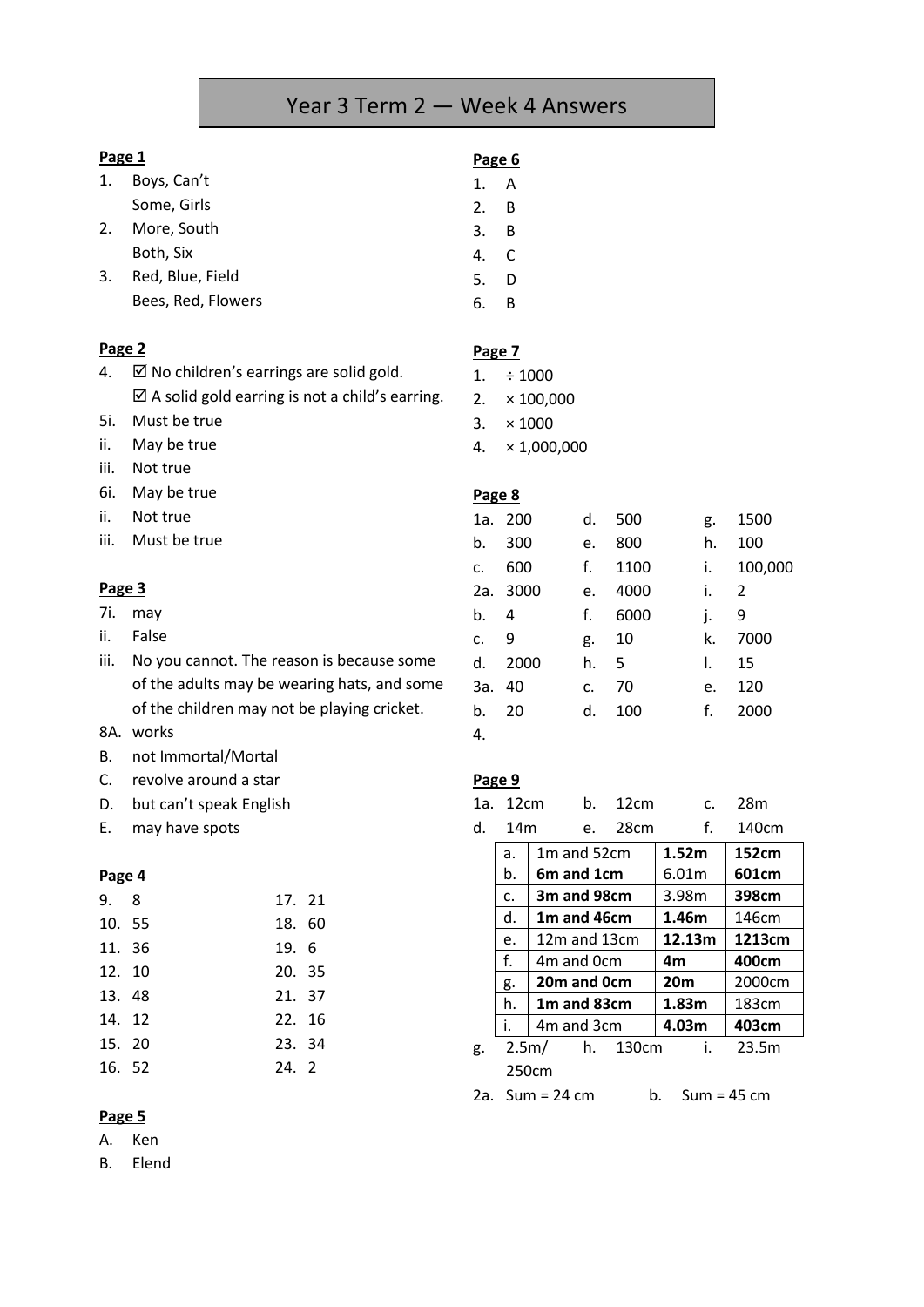#### **Page 10**

## Part A

|        | a. 18 cm           | e. 12cm |
|--------|--------------------|---------|
|        | b. 20 cm           | f. 24cm |
|        | c. $24 \text{ cm}$ | g. 18cm |
|        | d. 16 cm           | h. 20cm |
| Part B |                    |         |

# 1. 300

- 2. 0.35m or 35cm
- 3. 8 hours

## **Page 11**

- 2. 8.4km
- 3. 20m
- 4. \$960
- 5. BC = 80m Ryan ran 3560m

# **Page 12**

## **Part A**

- 1. triangular pyramid
- 2. cylinder
- 3. cube

#### 4-9.

|               | 6 | 12             | 8  |  |
|---------------|---|----------------|----|--|
|               | 3 | 2              | 0  |  |
|               |   | 6              |    |  |
|               | 2 |                |    |  |
|               | 6 | 12             | 8  |  |
|               | 8 | 18             | 12 |  |
| 10a. $\times$ |   | b.             | c. |  |
| d.<br>×       |   | $\times$<br>e. |    |  |

# **Part B**

- 1. 37
- 2. Rice Pops
- 3. Rolled Oats
- 4. 8
- 5. No
- 6. Weeties

# **Part C**

May vary by 1mm more or less

- 1. 120mm
- 2. 100mm
- 3. 106mm
- 4. 115mm

# **Page 13**

- 1. C
- 2. A
- 3. A
- 4. B
- 5. C

# **Page 14**

| Α      |             | B     |             |
|--------|-------------|-------|-------------|
| 1.     | 9           | 1.    | 6           |
| 2.     |             | 2.    | 125         |
| 3.     | 3.5 kg      | 3.    | 4441        |
| 4.     | 1/2         | 4.    | 291         |
| 5.     | 20          | 5.    | 700         |
| 6.     |             | 6.    | 62          |
| 7.     | 36          | 7.    | 96          |
| 8.     | 20          | 8. 33 |             |
| 9.     | 8           | 9.    | 23          |
|        | 10.33r3     | 10.   | 165         |
|        | 11. 985     | 11.   | 500         |
|        | 12. cube    | 12.   | <b>CXIV</b> |
| 13. 5  |             | 13.   | 8           |
| 14. 77 |             | 14.   | four faces  |
|        | 15. 10001   | 15.   | 600         |
|        | 16. pigeons | 16    |             |
| 17. 8  |             | 17.   | 24          |
| 18.    | 51          | 18.   | flip        |
| 19.    | 380         | 19.   | 690         |
| 20.    | 50          | 20.   | 37          |

# **Page 15-16**

- 1. false
- 2. true
- 3. true
- 4. true
- 5. molest
- 6. panic
- 7. avoid
- 8. concealed

# **Page 17**

- 1. D
- 2. B
- 3. D
- 4. C
- 5. C